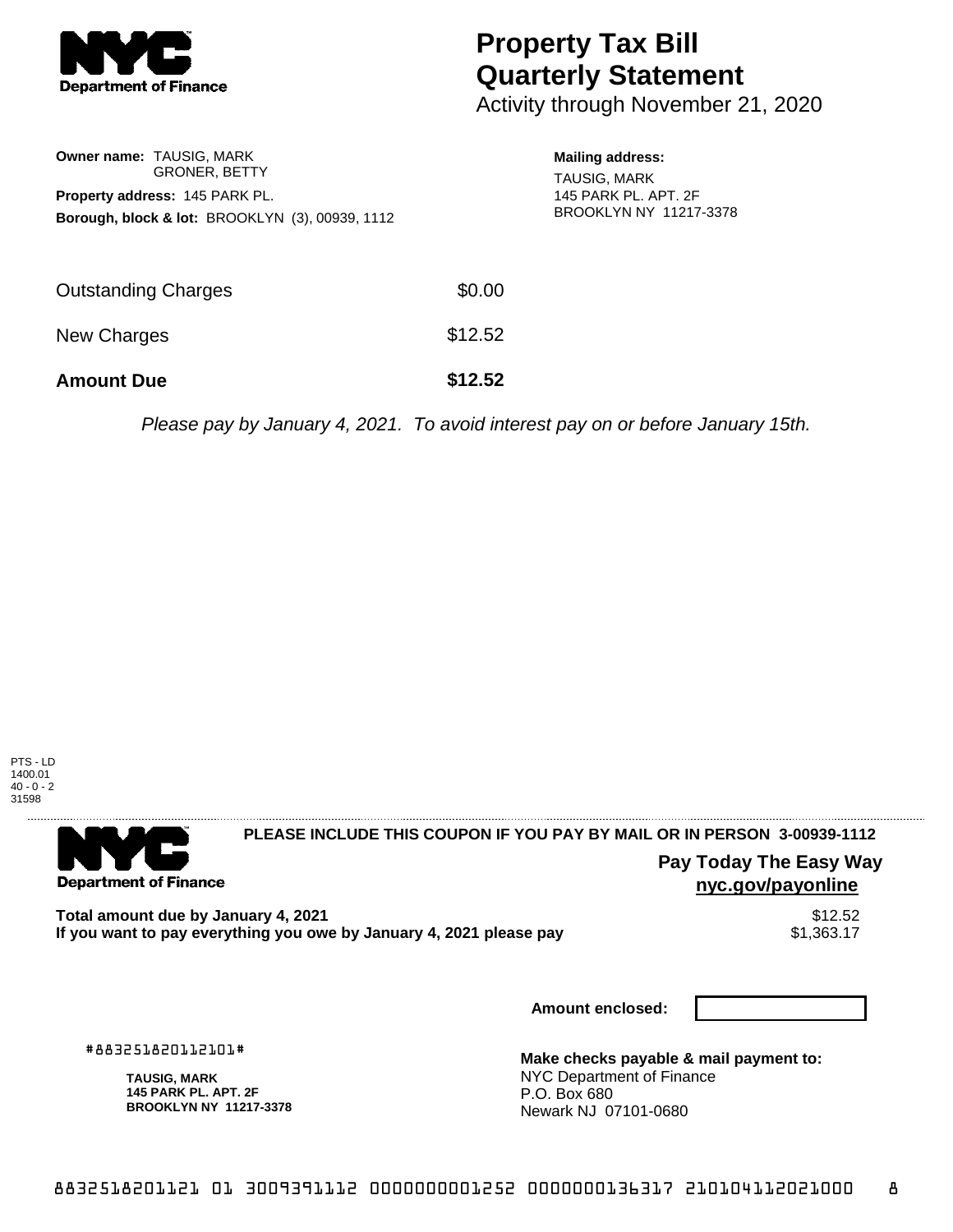

| <b>Previous Charges</b>                                             |                      |                 | <b>Amount</b><br>\$0.00                 |
|---------------------------------------------------------------------|----------------------|-----------------|-----------------------------------------|
| Total previous charges including interest and payments              |                      |                 |                                         |
| <b>Current Charges</b>                                              | <b>Activity Date</b> | Due Date        | Amount                                  |
| <b>Finance-Property Tax</b><br><b>Adopted Tax Rate</b><br>Payment   | 11/21/2020           | 01/01/2021      | \$1,467.29<br>$$-62.38$<br>$$-1,404.91$ |
| North Flatbush BID- Chg                                             |                      | 01/01/2021      | \$12.52                                 |
| <b>Total current charges</b>                                        |                      |                 | \$12.52                                 |
| <b>Tax Year Charges Remaining</b>                                   | <b>Activity Date</b> | <b>Due Date</b> | <b>Amount</b>                           |
| Finance-Property Tax<br><b>Adopted Tax Rate</b>                     |                      | 04/01/2021      | \$1,467.29<br>$$-62.38$                 |
| Payment<br>North Flatbush BID- Chg                                  | 11/21/2020           | 04/01/2021      | $$-61.98$<br>\$12.50                    |
| Total tax year charges remaining                                    |                      |                 | \$1,355.43                              |
| If you want to pay everything you owe by January 4, 2021 please pay | \$1,363.17           |                 |                                         |
| If you pay everything you owe by January 4, 2021, you would save:   | \$4.78               |                 |                                         |
| <b>Overpayments/Credits</b>                                         | <b>Activity Date</b> | <b>Due Date</b> | Amount                                  |
| <b>Credit Balance</b>                                               |                      | 10/01/2020      | $$-1,466.88$                            |

| 5.50                                            |                      |            | , ,,,,,,,,,, |
|-------------------------------------------------|----------------------|------------|--------------|
| <b>Credit Balance</b>                           |                      | 10/01/2020 | $$-1,466.88$ |
| <b>Credit Applied</b>                           | 11/21/2020           |            | \$1,466.88   |
| <b>Credit Balance</b>                           |                      | 11/02/2020 | $$-0.01$     |
| Credit Applied                                  | 11/21/2020           |            | \$0.01       |
|                                                 | Total credit applied |            | \$1,466.89   |
| Total overpayments/credits remaining on account |                      |            | \$0.00       |

## **Home banking payment instructions:**

- 1. **Log** into your bank or online bill pay website.
- 2. **Add** the new payee: NYC DOF Property Tax. Enter your account number, which is your boro, block and lot, as it appears here: 3-00939-1112 . You may also need to enter the address for the Department of Finance. The address is P.O. Box 680, Newark NJ 07101-0680.
- 3. **Schedule** your online payment using your checking or savings account.

## **Did Your Mailing Address Change?**

If so, please visit us at **nyc.gov/changemailingaddress** or call **311.**

When you provide a check as payment, you authorize us either to use information from your check to make a one-time electronic fund transfer from your account or to process the payment as a check transaction.